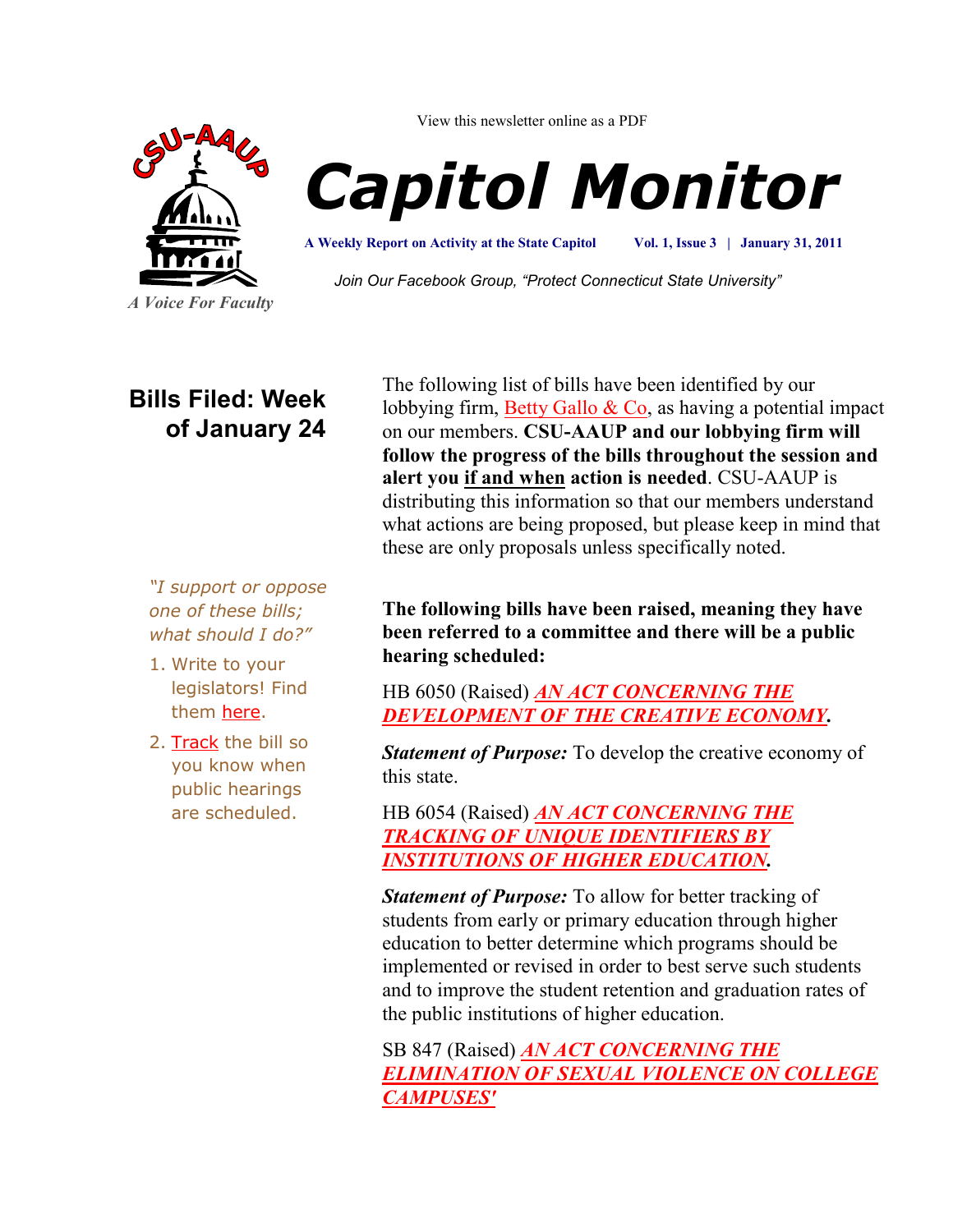*Statement of Purpose:* To update the federal sexual assault policy requirements set forth in the Jeanne Clery Act, Section 1920f of Title 20 of the United States Code.

HB 6231 (Raised) *[AN ACT CONCERNING PUBLIC](http://www.cga.ct.gov/asp/cgabillstatus/cgabillstatus.asp?selBillType=Bill&bill_num=HB06231&which_year=2011)  [INSTITUTION OF HIGHER EDUCATION SYSTEM](http://www.cga.ct.gov/asp/cgabillstatus/cgabillstatus.asp?selBillType=Bill&bill_num=HB06231&which_year=2011)  [TRANSFER AND ARTICULATION AGREEMENTS](http://www.cga.ct.gov/asp/cgabillstatus/cgabillstatus.asp?selBillType=Bill&bill_num=HB06231&which_year=2011) Statement of Purpose:* To require a study of the transfer and articulation agreements of the public institutions of higher education.

#### **The following bills have been proposed:**

### HB 6245 *[AN ACT PREVENTING UNWILLING](http://www.cga.ct.gov/asp/cgabillstatus/cgabillstatus.asp?selBillType=Bill&bill_num=HB06245&which_year=2011)  [EMPLOYEES FROM JOINING A UNION OR PAYING](http://www.cga.ct.gov/asp/cgabillstatus/cgabillstatus.asp?selBillType=Bill&bill_num=HB06245&which_year=2011)  [UNION DUES](http://www.cga.ct.gov/asp/cgabillstatus/cgabillstatus.asp?selBillType=Bill&bill_num=HB06245&which_year=2011)*

*Statement of Purpose:* To help attract investment, make Connecticut more attractive to business and create more job opportunities by making Connecticut a Right to Work state.

### HB 6003 *[AN ACT ESTABLISHING A LEARN HERE,](http://www.cga.ct.gov/2011/TOB/H/2011HB-06003-R00-HB.htm)  [LIVE HERE PROGRAM](http://www.cga.ct.gov/2011/TOB/H/2011HB-06003-R00-HB.htm)*

*Statement of Purpose:* To establish the Learn Here, Live Here program and create the First-Time Homebuyers Fund to offer residents an affordable housing program that helps first-time homebuyers, promotes college education and addresses the ongoing problem of young people leaving the state after graduation.

HB 6049 *[AN ACT FACILITATING PARTNERSHIPS](http://www.cga.ct.gov/2011/TOB/H/2011HB-06049-R00-HB.htm)  [BETWEEN COMPANIES OFFERING WORKFORCE](http://www.cga.ct.gov/2011/TOB/H/2011HB-06049-R00-HB.htm)  [DEVELOPMENT PROGRAMS AND COMMUNITY-](http://www.cga.ct.gov/2011/TOB/H/2011HB-06049-R00-HB.htm)[TECHNICAL COLLEGES](http://www.cga.ct.gov/2011/TOB/H/2011HB-06049-R00-HB.htm)*

*Statement of Purpose:* To allow the community-technical colleges to maximize workforce development opportunities and prevent Connecticut from losing revenue as a result of companies' inability to contract with such colleges for purposes of offering workforce development training programs.

HB 5803 *[AN ACT FREEZING STATE AND MUNICIPAL](http://www.cga.ct.gov/2011/TOB/H/2011HB-05803-R00-HB.htm)  [EMPLOYEES' WAGES.](http://www.cga.ct.gov/2011/TOB/H/2011HB-05803-R00-HB.htm)*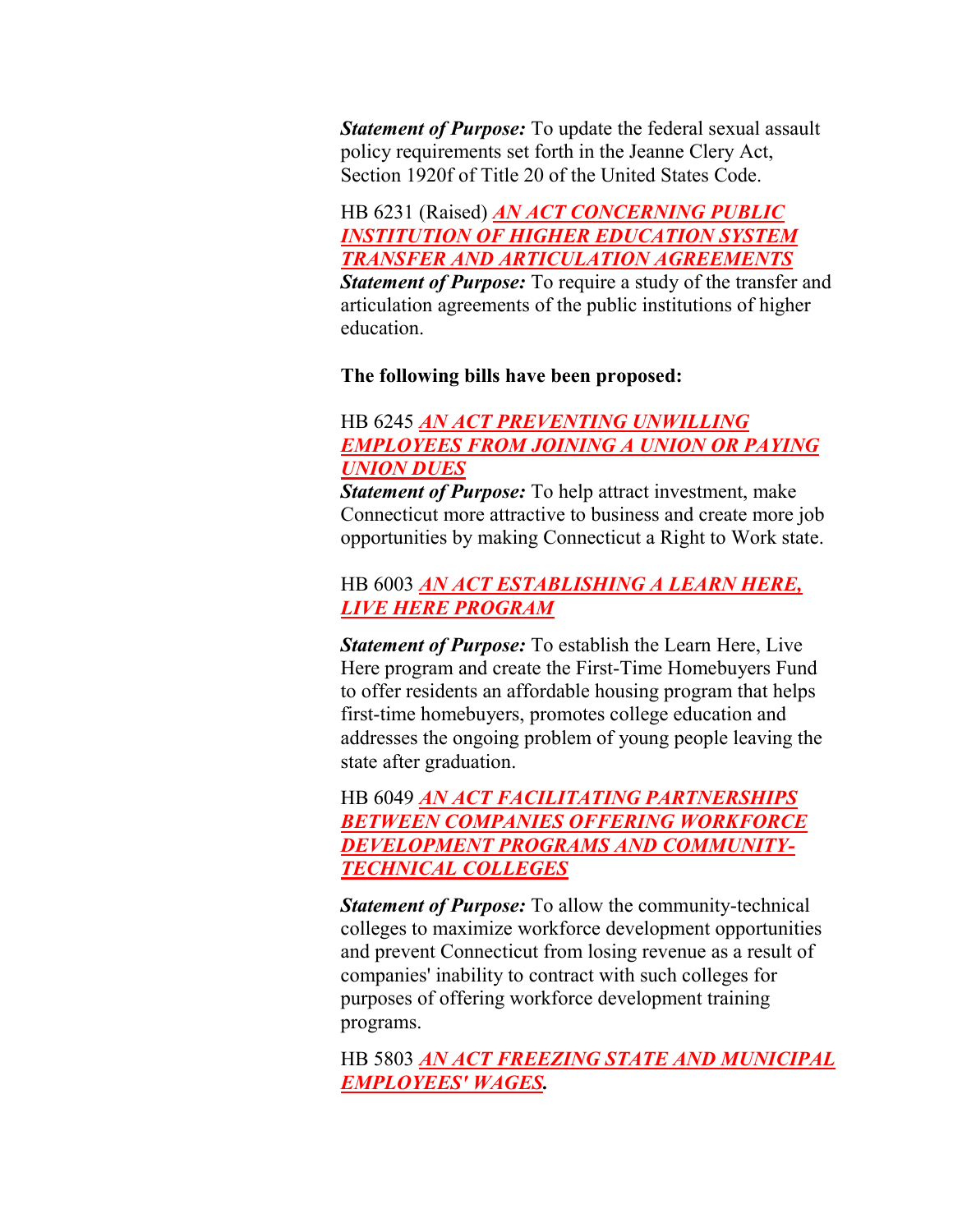*Statement of Purpose:* To allow the state and towns to save money by freezing employee wages during periods of high unemployment.

HB 5804 *[AN ACT CONCERNING A DEFINED](http://www.cga.ct.gov/2011/TOB/H/2011HB-05804-R00-HB.htm)  [CONTRIBUTION BENEFIT PLAN FOR NEW STATE](http://www.cga.ct.gov/2011/TOB/H/2011HB-05804-R00-HB.htm)  [EMPLOYEES.](http://www.cga.ct.gov/2011/TOB/H/2011HB-05804-R00-HB.htm)*

*Statement of Purpose:* To create a defined contribution pension plan for new state employees.

HB 5808 *[AN ACT CONCERNING STATE AND](http://www.cga.ct.gov/2011/TOB/H/2011HB-05808-R00-HB.htm)  [MUNICIPAL EMPLOYEE RETIREMENT INCOME.](http://www.cga.ct.gov/2011/TOB/H/2011HB-05808-R00-HB.htm)*

*Statement of Purpose:* To prohibit certain public employees from receiving a state or municipal salary and collecting a state or municipal pension at the same time.

HB 5809 *[AN ACT CREATING PARITY BETWEEN](http://www.cga.ct.gov/2011/TOB/H/2011HB-05809-R00-HB.htm)  [STATE AND PRIVATE WAGES AND SALARIES.](http://www.cga.ct.gov/2011/TOB/H/2011HB-05809-R00-HB.htm)*

*Statement of Purpose:* To create parity between state and private wages and salaries.

HB 5886 *[AN ACT INCREASING ACCESS TO HIGHER](http://www.cga.ct.gov/2011/TOB/H/2011HB-05886-R00-HB.htm)  [EDUCATION FOR INMATES.](http://www.cga.ct.gov/2011/TOB/H/2011HB-05886-R00-HB.htm)*

*Statement of Purpose:* To increase access to postsecondary education for inmates and prepare them for the workforce upon their release.

HB 5887 *[AN ACT CONCERNING HAZING AT](http://www.cga.ct.gov/2011/TOB/H/2011HB-05887-R00-HB.htm)  [INSTITUTIONS OF HIGHER EDUCATION.](http://www.cga.ct.gov/2011/TOB/H/2011HB-05887-R00-HB.htm)*

*Statement of Purpose:* To require institutions of higher education to provide a safe educational environment for students and to hold such institutions liable for injuries suffered by students as a result of on-campus hazing.

HB 5888 *[AN ACT CONCERNING COLLEGE CREDIT](http://www.cga.ct.gov/2011/TOB/H/2011HB-05888-R00-HB.htm)  [FOR TRANSFER FROM A LICENSED PRACTICAL](http://www.cga.ct.gov/2011/TOB/H/2011HB-05888-R00-HB.htm)  [NURSING EDUCATION PROGRAM INTO A](http://www.cga.ct.gov/2011/TOB/H/2011HB-05888-R00-HB.htm)  [REGISTERED NURSING EDUCATION PROGRAM.](http://www.cga.ct.gov/2011/TOB/H/2011HB-05888-R00-HB.htm)*

*Statement of Purpose:* To address the shortage of registered nurses in this state by allowing licensed practical nurses to more easily transfer into a registered nursing education